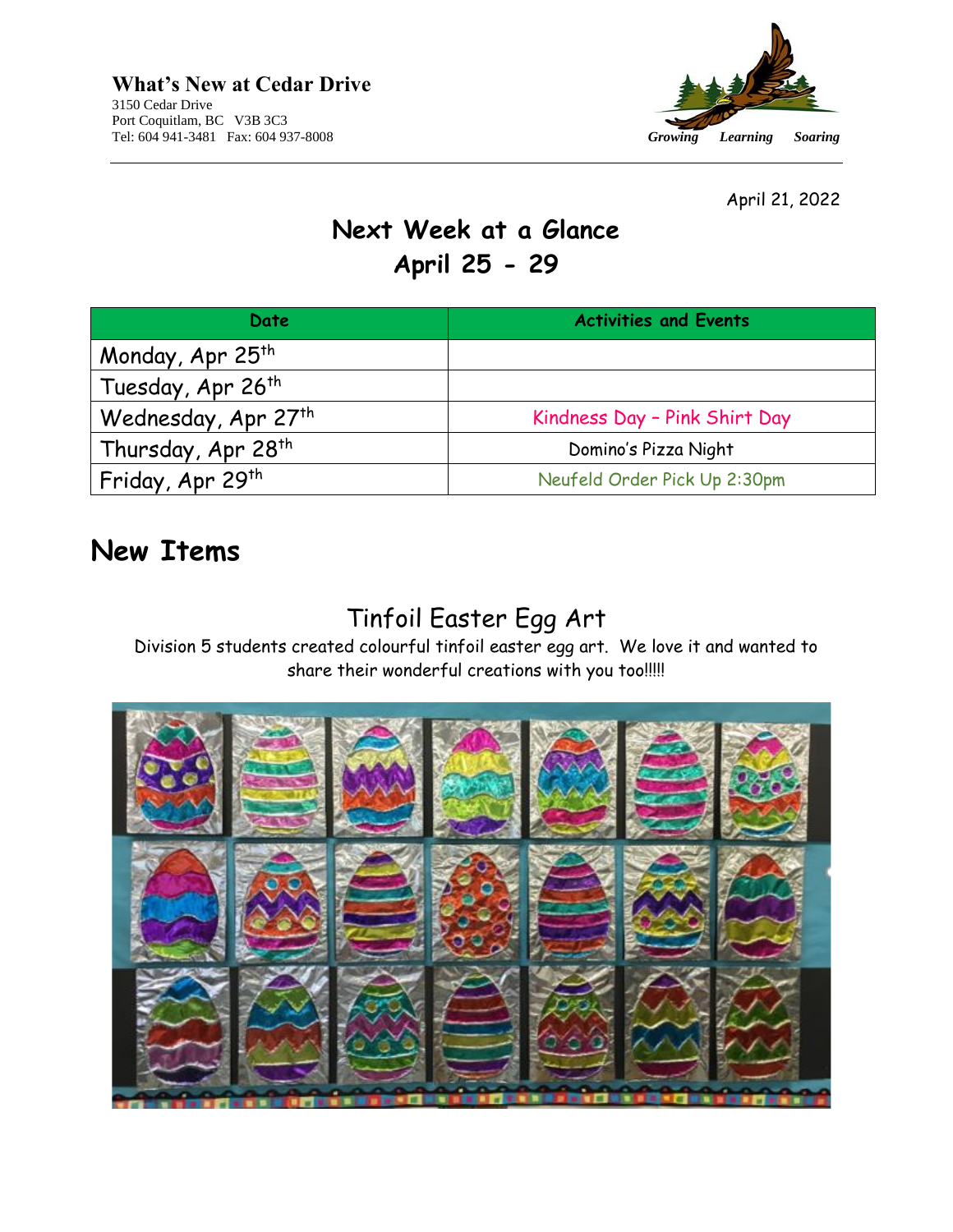## **Messages from the PAC and Grade 5 Committee**



#### **McDonald's Hot Lunch - Thursday May 5**

The Grade 5 Fundraising Committee is pleased to offer McDonald's for hot lunch on Thursday May 5. Most meals (hamburger, cheeseburger, gluten-free cheeseburger without a bun, and meatless cheese bun melt) are \$6 which includes apple slices, a treat and drink (the chicken nuggets option is \$8). You can purchase a second item for your child for an extra \$4 (chicken nuggets are an extra \$6). Please

note that fries are not included. Order deadline is Sunday May 1. This hot lunch is optional. If you choose not to order, please send a lunch with your child(ren) that day. Orders can be place on school cash online [https://sd43.schoolcashonline.com](https://sd43.schoolcashonline.com/)



#### Family Pizza Night

Enjoy a night off and support our school by ordering dinner at Domino's on Prairie, April 28th. When ordering mention Cedar Drive or use code CDE22 online and Domino's will donate 20% back to our PAC. Win-win! To order call (604) 944-9900 or head to [https://pizza.dominos.ca/port-coquitlam-british](https://pizza.dominos.ca/port-coquitlam-british-columbia-10004/)[columbia-10004/](https://pizza.dominos.ca/port-coquitlam-british-columbia-10004/)

**EARTH DAY APRIL 18 - 30 SUPPORT OUR FUNDRAISER AND SHOP THE BEST DEALS OF THE YEAR!** 

#### TruEarth

In honour of Earth Day, we're giving away a pack of laundry strips to one lucky winner. Simply visit our TruEarth link <https://fundraising.tru.earth/cedardrivepac> and comment on our Facebook contest post which product you think is interesting - no purchase necessary. No Facebook? No problem! Email your response to Laura [l.e.klement@hotmail.com](mailto:l.e.klement@hotmail.com)

**TRUEARTH**